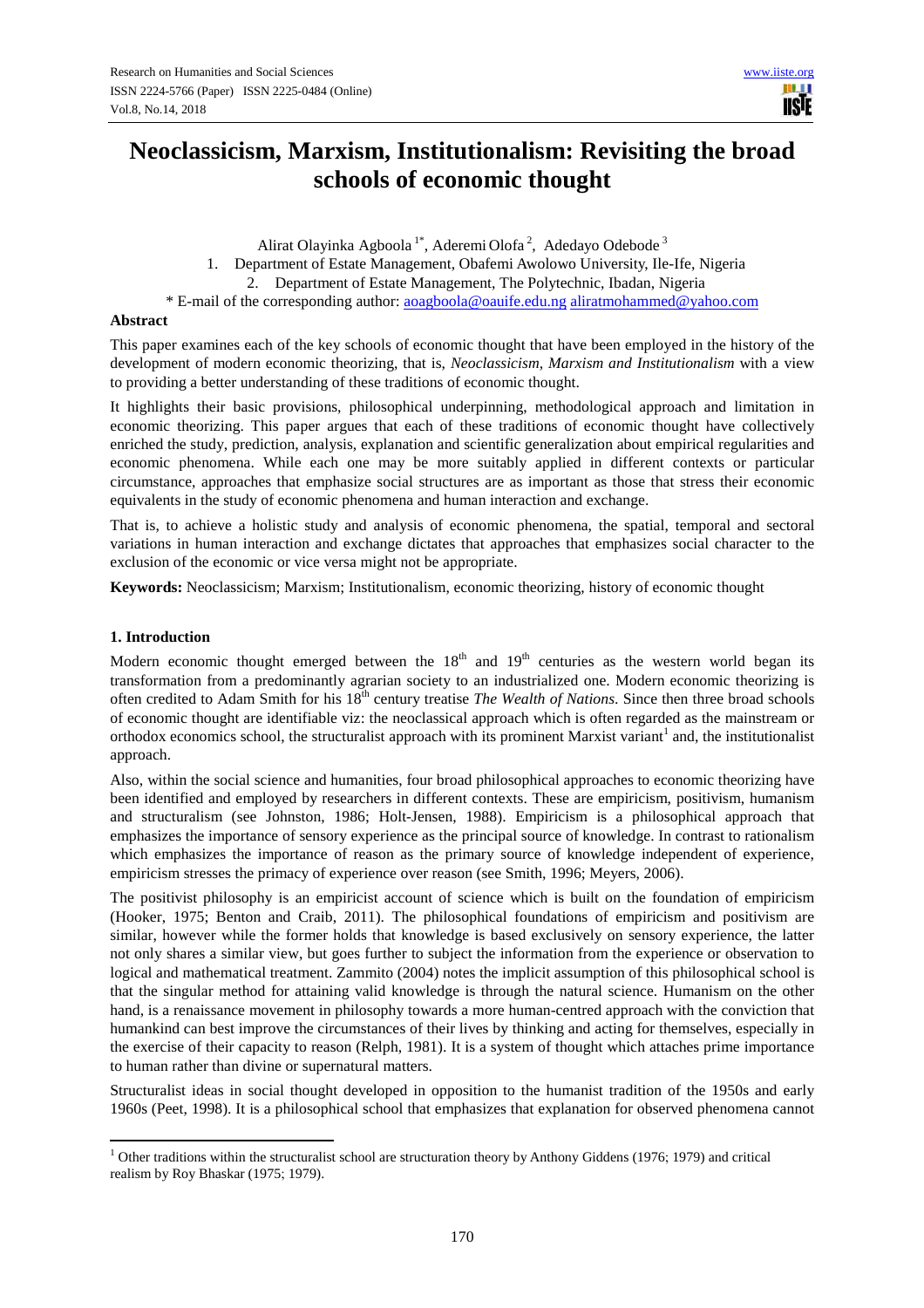be produced through empirical study of the phenomena alone, but must be sought in general or overarching system or structures which underpin all phenomena but are not identifiable within them. As opposed to empiricists, positivists or humanist philosophies, structuralist philosophical perspective holds that human conscious explanations and overt behaviour cannot be taken at face value as conclusive evidential warrants or objects of scientific analysis. They must necessarily be investigated beyond surface structures to discover the real structures which account for the variety of observable phenomena (Johnston, 1986).

These philosophical approaches are closely associated with the broad schools of economic thought earlier mentioned as will be examined in subsequent sections. The purpose of this paper is to examine each of these schools of economic thought and to highlights their basic provisions, philosophical underpinning, methodological approach and limitation towards a better understanding of these traditions of economic thought.

#### **2. The Neoclassical School of Economic Thought**

 $\overline{a}$ 

Neoclassical economics is incontrovertibly the most prominent tradition of economic thought (Hodgson, 1992; Finlayson et al. 2005). This prominence may be attributed to its long intellectual history and its unified and rigourous approach to solving a variety of practical and theoretical problems (Gowdy, 2009). Neoclassical economics is overwhelmingly grounded on the positivist philosophy principally logical positivism (Katouzian, 1980; Seligman, 1969). This is founded on Auguste Comte's principle that all forms of valid knowledge are based on scientific evidence, as empirical facts are the major objects of knowledge (Agboola, 2015). Thus, two broad distinctions within neoclassical economics are positive economics and normative economics (Friedman 1994; Weston, 1994). On this note, Blaug (1992) documents David Hume's foundational distinction between positive and normative statements as statements that border on the realm of facts, objectivity or science and, statements that border on the realm of value, subjectivity or art respectively. Similarly, Weston (1994) highlights John Neville Keynes' distinction between positive economics, normative economics and the art of economics.

According to Keynes, positive science is the "body of systemized knowledge of what is", normative science is "a body of systemized knowledge relating to the criteria of what ought to be", while the art of economics is "a system of rules for the attainment of a given end". Weston (ibid), on his part posits that positive economics consists of non-ethical true or false claims about economies or aspects of economies whereas normative economics consists of, or refers to, propositions about economics that contain at least one assertion as to what is ethically preferable. He however notes that the putative positive/normative dichotomy in economics is merely a conceptual distinction neither intended as a behavioural standard for economists to avoid advocating ethical positions nor automatically entails the practical possibility of a purely positive, value-free or ethically neutral economics.

Friedman (1953) in his extensive work on positive economics in relation to economic policy argues that normative economics and the art of economics cannot be independent of positive economics as any policy conclusion necessarily rests on a prediction about the consequences of taking an action rather than another. He notes differences of opinions expressed on economic policy are themselves 'positive' statements to be accepted or rejected based on empirical evidence. Thus, in such situations, the outcome of an empirically valid judgment is an indication of consensus on 'correct' economic policy, which depends much less on the progress of normative economics but on the progress of positive economics yielding conclusions that are widely accepted. Friedman (ibid) and Rotwein (1959) contend that the ultimate goal of positive economics is the development of a theory or hypothesis that yields valid and meaningful predictions about phenomena not yet observed. Such a theory is generally a complex combination of two elements; a language designed to promote systematic and organized methods of reasoning and, a body of substantive hypotheses designed to abstract essential features of complex reality.

For Friedman, the language element of a theory has no substantive content; it is rather a set of tautologies that serve as a filing system for organizing empirical material and facilitating our understanding of such empirical material. Thus, when viewed as a body of substantive hypotheses, the criteria for judging a theory is its predictive power for the class of phenomena which it is intended to explain. In this sense, only factual evidence can reveal whether a theory is 'right' or 'wrong' and forms the basis for its acceptance as being valid or its rejection. Thus, Boland (1979) asserts that the only relevant test of the validity of a hypothesis is comparison of its predictions with experience<sup>1</sup>. Friedman further argues that if the hypothesis is consistent with the evidence at

<sup>&</sup>lt;sup>1</sup> Friedman (1953) argues that a hypothesis is rejected if its predictions are contradicted frequently or more often than predictions from an alternative hypothesis. Conversely, it is accepted if its predictions are not contradicted i.e. it derives great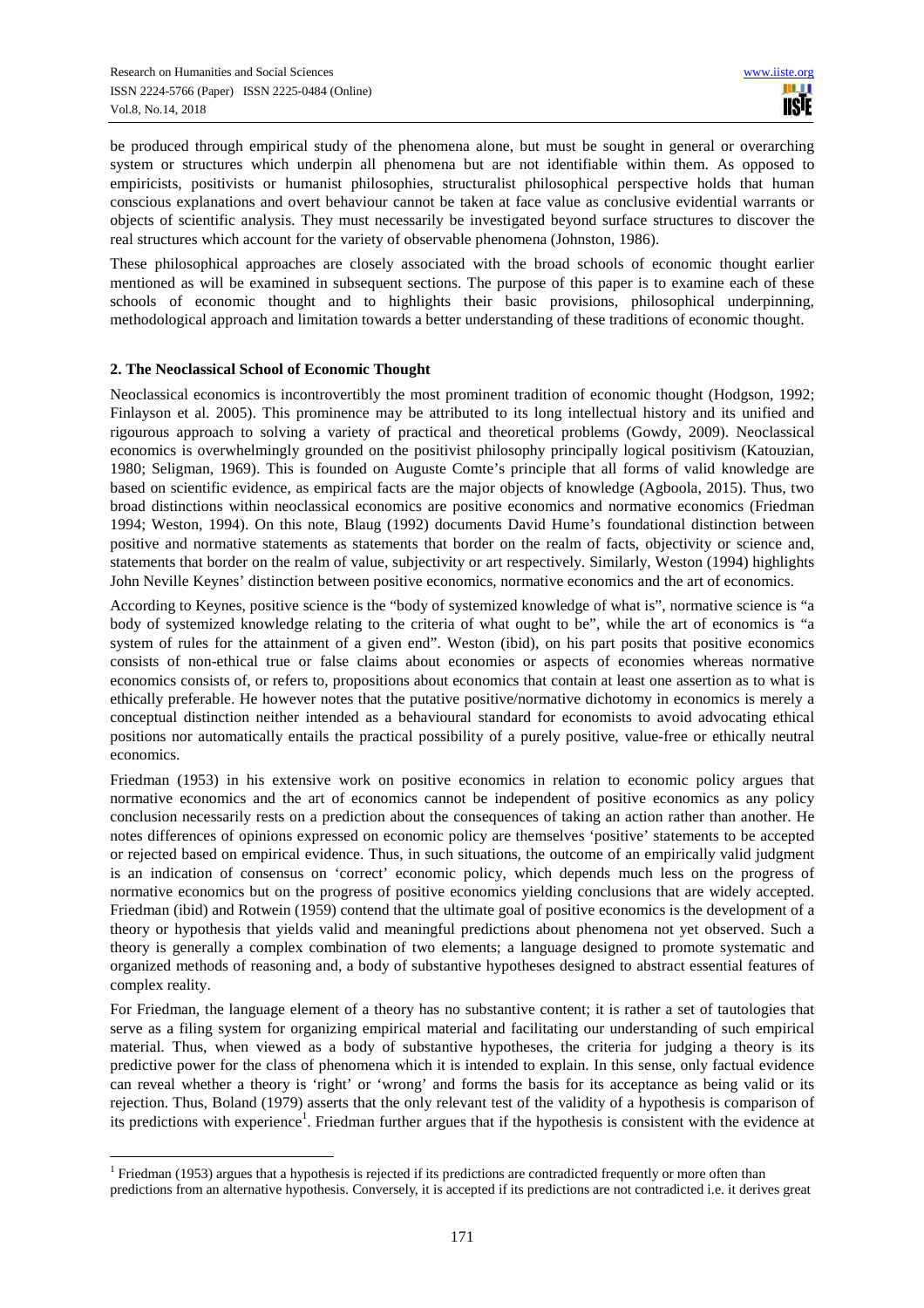hand, its further testing involves the deduction of new facts from it, which are capable of being observed but not previously known and checking these deduced facts against the additional empirical evidence.

However, Caldwell (1980) in a critique of Friedman's essay, points out that there is unanimity amongst philosophers of science in their rejection of the notion that the only goal of science is prediction. According to him, explanation, not prediction, is the goal of science and if science seeks theories that have explanatory as well as predictive powers, then theories that merely predict well may not be satisfactory. Notwithstanding, the positivist stance of neoclassicism is dominant and its emphasis on empirical evidence, objective, descriptive and scientific methodological approach is entrenched in deductivism or hypothetico-deductive mode of enquiry.

Blaug (1992) and Kim (1963) observed that the dominant version of the hypothetico-deductive model of explanation is credited to the work of Hempel and Oppenheim (1948) who argued that all truly scientific explanations have a common logical structure. That is, a deductive model of explanation is a logical structure of argument whereby *an explanandum* or statement about a phenomenon whose explanation is sought is deduced by deductive logic from the *explanans,* which is a combination of a minimum of one universal law and a statement of relevant initial or boundary conditions. In this respect, a universal law is a proposition of the form "in all cases where events *A* occur, events *B* also occur". These universal laws that are employed in explanations are mere hypotheses or conjectures that may be tested by using them to make predictions about particular phenomena or events but which themselves are neither reducible to observations about events nor derived by inductive generalization from individual instances. However, hypothetico-deductivism has been subject to extensive logical scrutiny (see Glymour, 1980; Gemes, 1990; Park, 2004; Gorski, 2004).

An important and influential direction in the hypothetico-deductivism thesis is the idea propounded by Karl Popper in his falsificationist methodology. Empirical testability is an important criterion for the acceptance or rejection of a theory or hypothesis in economics. Economists hold the view that economic theories or hypothesis must be verifiable or falsifiable against some empirical evidence. The latter principle, credited to Popper (1959, 1969 and 1972) argues that scientific theories, in principle are conjectures that cannot be verified but only falsified by some specific observations contradicting predictions derived from the theories (Haila, 1982). Hence, falsification or refutation is an attempt at logically questioning hypotheses or theories rather than proving or verifying them. It takes the view that science seeks truthful explanations of the interrelation of phenomena and only grows by empirically refuting accepted theories and by proposing new theories which are even more susceptible to refutation (Stanley, 1985). Thus, Blaug (1992) defines falsificationism as a methodological standpoint that regards theories and hypotheses as scientific if and only if their predictions are at least in principle not falsifiable, that is, if they forbid certain acts, states or events from occurring. Yet, a major drawback of the Popperian approach is the difficulty of putting it into practice and many economists have only paid lip service to its usefulness whilst their practice have tended to conform more to the earlier principle of verification (Caldwell, 1982; Hausman, 1985, 1988; Dow, 1997).

Nevertheless, a major criticism that is central to the methodology of neoclassical economics is its extreme formalism and excessive focus on mathematical modeling which critics have attributed to a form of mathematics or physics envy (Blaug, 1992). For Kaldor (1972) abstract mathematical modeling and econometric testing lead nowhere as the careful accumulation, sifting and development of refined methods of statistical inference cannot make up for the lack of any basic understanding of how the actual economy works. This constricted methodology of the neoclassical school, Foldvary (1996) argues, has dominated other rigourous abstract methods such as verbal logic and limits theory to mathematically tractable models with determinate solutions which are often hypothetical constructs with little relevance to the workings of actual economies. Thus, while the application of these techniques sometimes make analysis incomprehensible rather than illuminate it, neoclassical economists have become so enthralled by them as to treat them as ends in themselves

## **3. Marxism**

 $\overline{a}$ 

Over the years, economic problems have regularly come to light which cast considerable doubts on the capacity of many of the strands of mainstream economics to explain, or even to address real world events or to facilitate policy evaluation (Lawson, 1997: 3). Rosenberg (1992) in a blunt criticism of mainstream economics argues that economics is an empirical failure which only makes imprecise generic predictions without being able to identify and isolate the major causes of economic phenomena (see also Hoover, 1995; Hausman, 2003).

The many criticisms of the methodology of mainstream economics and the dissenting views of economists on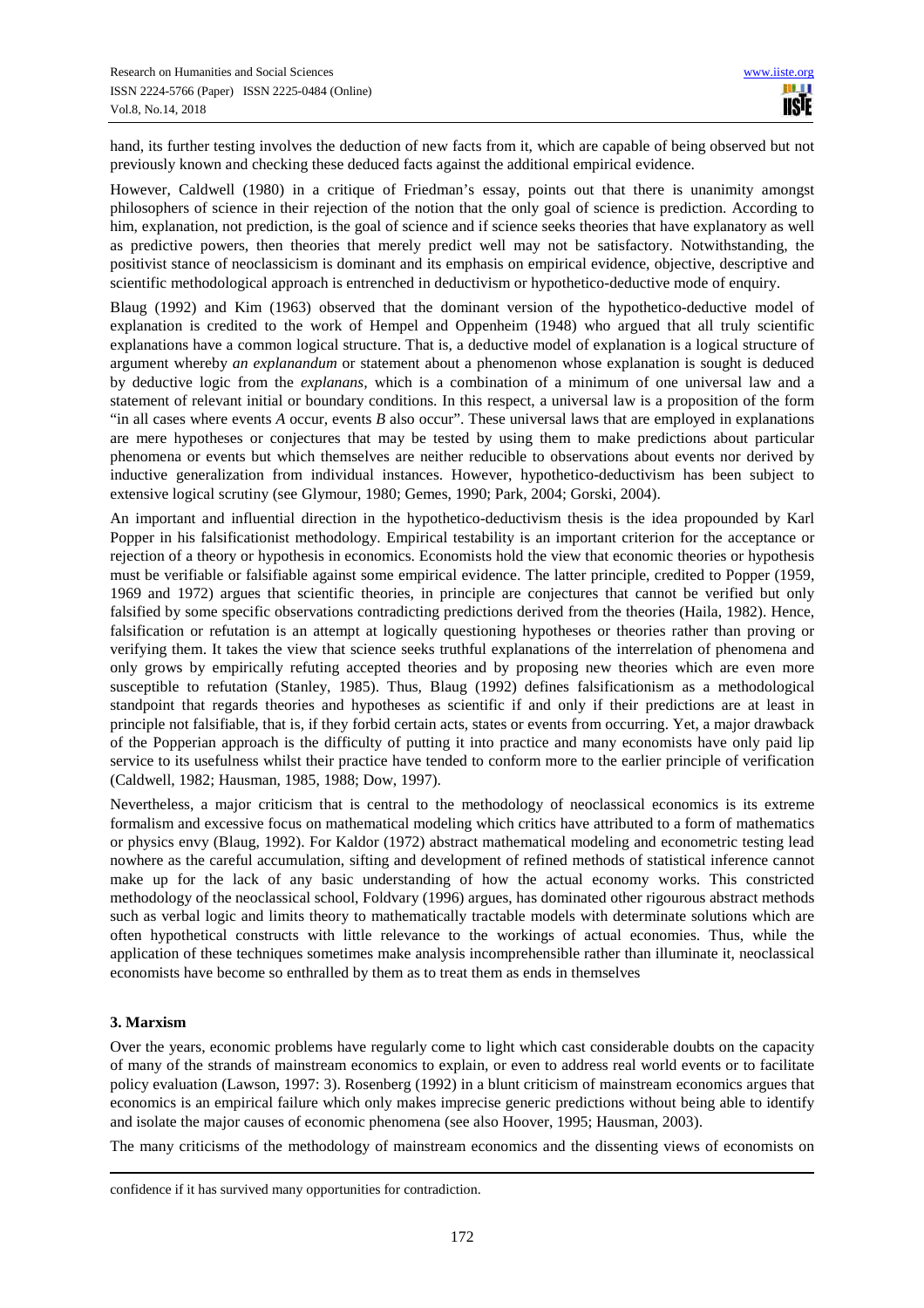$\overline{a}$ 

the empirical relevance of its methodological approaches have led to the rebirth, development and, proliferation of rival and distinct schools of thought in economics (see Mäki, 1990; Lawson, 1995, 1999; McCloskey, 1983, 1994; Fleetwood, 1999). One of such school is the structuralist school of economic thought which comprises the Marxist approach to economic theorizing and constitutes an important component of the broad schools of thought in economics.

Marxism is a socio-economic and socio-political view that borders on a materialistic conception of history. The Marxist approach is based on ideas and practices developed by Karl Marx (1818-1883). There are four distinct and notable themes within the Marxist thesis – historical materialism, the mode of production, the theory of class or class conflict and the labour theory of value (Scott, 1991). As Johnston (1986) submits, Marxism is a structuralist approach to the study of human society which presents observed phenomena as representations of underlying social structures whose base lies in the material conditions of existence. From this premise, the doctrine of historical materialism is developed which in its most rudimentary form states that the development of human society is determined by specific laws of change which are rooted in the social provision of the material means of human existence. The historical element of this doctrine depicts a theory of human history wherein the future is fashioned by past events according to specific laws of evolution, while the materialistic conception views societies as being formed solely for the purpose of collective provision of the material means of existence.

Marx derives much of the inspiration for his historical materialistic approach to the study of human phenomena from the philosophical tradition of German classical idealism and particularly from the earlier work of Hegel (1770-1831) on dialectic (Johnston, 1986; Peet, 1998). Peet (ibid) notes that although Marx derives his dialectical method from Hegel, he rejects its idealistic conception and reverses Hegel's dialectic. While Hegelian dialectic views the process of thinking as an idea which creates the real world or the real world as the external appearance of the idea, for Marx, the idea is nothing else than the material world reflected by the human mind and translated into forms of thought (Marx, 1976). Hence, Marxist materialism is a realist philosophy which asserts the primacy of the material world and views human thought as a reflection of the material world in the mind.

Therefore, Marxist historical materialism is based on understanding the dialectics at work within the structure. This concept of dialectics is presented as a sequence of thesis, antithesis and synthesis whereby conflict between the thesis and antithesis eventually leads to a synthesis that incorporates elements of both the thesis and antithesis, but which later generates its own opposition<sup>1</sup> and thus begins another sequence (Johnston, 1986, 1997). Therefore, the dialectical resolution of conflict is a productive synthesis of the conflicting elements in a definite situation (Peet, ibid). In the context of human society, Marx concur with Hegel's dialectic that the driving force in development is the conflict and opposition between elements.

In presenting his historical materialist analysis of society within a conceptual framework, Marx focused on the dialectics of *the mode of production* as the resolution of the contradictory opposites that is inherent in capitalism. Scott (1991) note that Marx characterized human history by identifying four basic modes of production which corresponds to the distinctive evolutionary stage of human society, viz: ancient (primitive communism), feudal, capitalist and communist. Mode of production according to Marx is a historically specific complex of social relations through which human societies collectively produce their material means of existence (Burris, 1987). It consists of two elements; the *material forces of production* and the *relations of production*. The former comprises the physical means of production (land, raw material, machinery etc) and labour power, while the latter defines the distribution of ownership over the productive forces between different groups or classes in the society. That is, it addresses the conditions within which the productive forces are brought into operation.

Therefore, central to Marxism is the analysis of the critical role of the economic structure of capitalist society and the contradictions inherent in it which constitutes the determinants of human consciousness and being. For Marx, a capitalist system is characterized by a tendency for capitalists to maximize the rate of profit by the exploitation<sup>2</sup> or appropriation of the surplus value of labour, i.e. the part of the value created by labour in excess

<sup>&</sup>lt;sup>1</sup> Each synthesis becomes the next thesis and so there is no permanent resolution as each synthesis contains within itself the roots of its own destruction (Johnston, 1997). Marx applied the dialectical method to analyse the contradictions inherent in capitalism which arises as a consequence of the alienation of labour power from its fruits and the resultant decline in the

capitalist's rate of profit.<br><sup>2</sup> Social relations are conceived as relations between classes centred on the extraction of surplus labour time or exploitation. Societies are exploitative when uncompensated surplus labour or its products are taken from the direct producers, the exploitation process being an arena of struggle, the dominant using a combination of economic, political and ideological force, and the dominated resisting through overt means like social organization, rebellion and hidden means like reluctant compliance (Peet, 1998:82).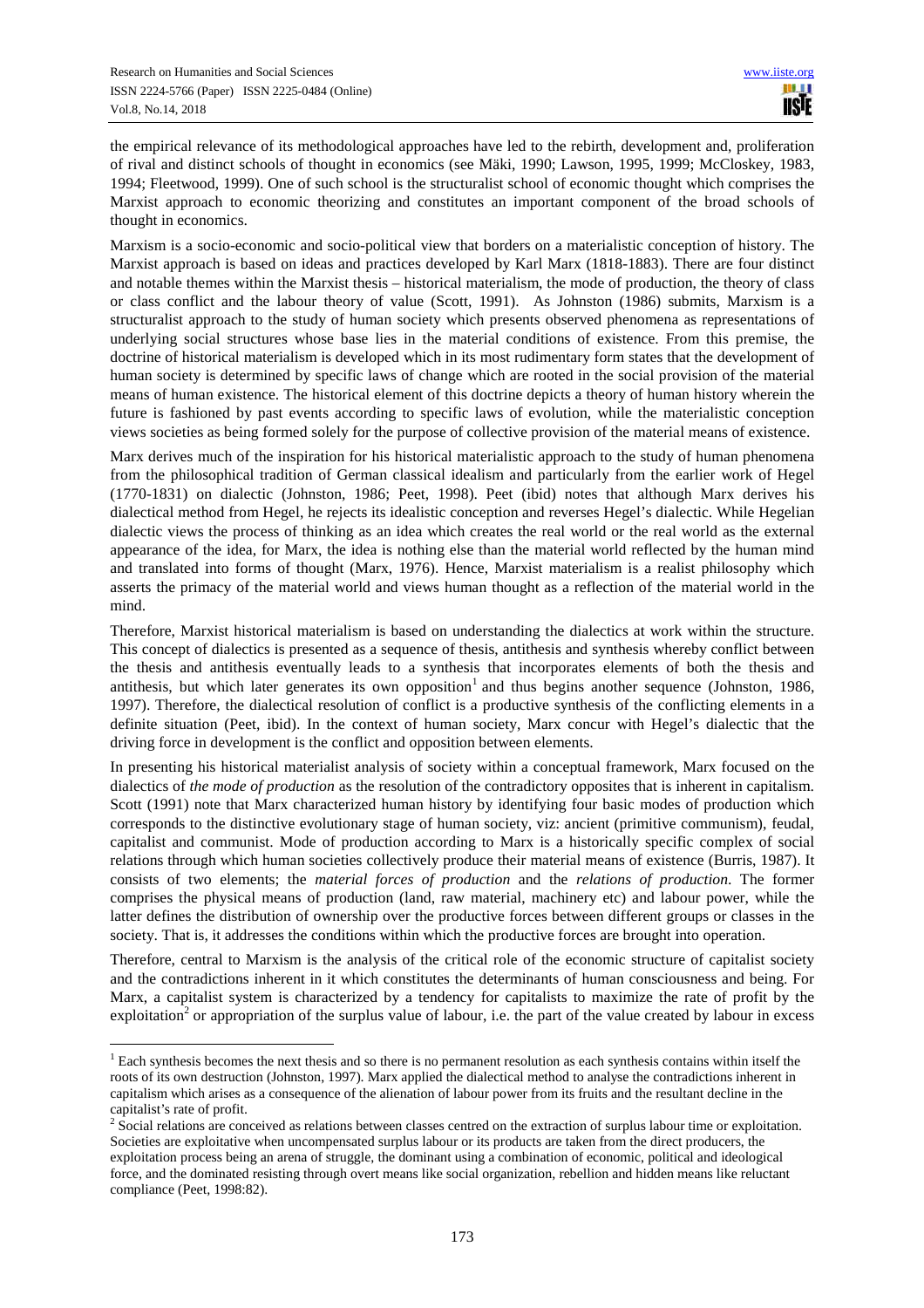of the cost of labour. Capitalists aim to maximize profit while keeping the cost of labour as low as possible through investment in *dead labour* – equipment, machinery and technological development. This difference between the capitalist's selling price and the cost of labour is the *surplus value* which is the source of the capitalist's profit. However, this arrangement soon generates conflict or antagonism between labour and capital since the consumption of the proletariats (the working class) is constrained by their limited resources which reflect the increased disparity in capital concentration within a class of the society. Hence, this leads to overproduction or under-consumption since the market comprises a substantial percentage of the working class whose resources are constrained and thus a subsequent fall in the capitalist's rate of profit (Johnston, 1986).

Essentially, Marx's theory of socio-economic change centre on the conflict between the material productive forces and the relations of production (Hodgson, 2001). Therefore, this crisis or contradiction between the forces of production and the relations of production inherent in the capitalist system will necessitate a transition to a new mode of production. In other words, the production relations which initially encouraged the development of the productive forces soon creates an inter-class antagonism which eventually leads to a hindrance in their further development. Consequently, the contradictions within the capitalist system are circumvented by the creation of new relations in production which supplants the prevailing mode (Scott, 1991; Peet, 1998).

Another feature of human social life which Marxism aims to uncover in the general laws of history is class division of society which reflects the antagonism of the division. Social class, according to Scott (1991) is not simply a passive category to which individuals are assigned; rather it is the basis upon which the entire consciousness of the individual, their interests, ideas, aspirations and actions are shaped. Levine (1998) notes that Marxism conceptualizes class in terms of the relationship of individuals to the structure of ownership or paid labour, i.e. classes are defined in relation to their position in the production process. According to Marx (1976) the defining characteristics of the relationship between labour and capital can be understood by the exploitative nature of the capitalist production system. In this sense, exploitation results from the power that the relations in production bestow on one class at the expense of the other. Levine (1998) and Scott (1991) observe that 'exploitation' has a specific meaning in Marxist economics and is derived from Marxist labour theory of value.

Building upon Adam Smith and Ricardo's theory of value, Marx drew a distinction between the *use value* and *exchange value* of a commodity and designated labour as use value, and labour power (the actual commodity transacted between the employer and employee) as exchange value. He argued that the labour power which the capitalist purchases has both a market price and an underlying value which is the *socially necessary labour time for its (re)production*. However, labour has a unique ability to create value in excess of its reproductive requirements, which is referred to as surplus value. Hence, the appropriation of this surplus value by the dominant class in the relations of production is described as exploitation and forms the root of basic inequality and class struggle in capitalist society (Scott, 1991; Mandel, 2002; Derek, et al 2009).

Although many writers have recognized the significance of the works of Marx for economic theorizing in the explanation of important macroeconomic phenomena of capitalist economies, such as the rate of profit, periodic depressions, value of labour etc (Moseley, 1985, 1997; Mohun, 1994; Foley, 2000), Marxism has been a subject of enormous criticisms. For instance, Veblen (1897), whilst acknowledging the relevance of Marxist materialistic interpretation of history in explaining social development, argues from an evolutionary economics perspective that an explanation of the operative force at work is lacking in Marxism as there is no explanation of the causal mechanism of how individual attitudes, purposes and behaviours are influenced by social structures or institutions. He contends that Marxism lacks an adequate theory of human agency as it denies human discretion and effort at seeking a better adjustment but conceptualizes man as the creature of circumstances.

Similarly, Peet (1998) opines that Marxist structuralism is an overly abstract, totalizing and deterministic conception of human existence which does not provide an adequate consideration of the autonomy of human consciousness. Giddens (1981: 88) note that Marx's view of the superiority of production over other aspects of social life is untenable. According to him, the fact that material production is a necessary means of sustaining human existence does not imply that social organization of production is more fundamental to the explanation of the persistence or transformation of societies than any other institutional form. From a neoclassical economics viewpoint, Samuelson (1971; 1992) a blunt critic of Marx argues that Marxian theory of land rent and his transformation problem<sup>1</sup> is grossly misconceived and lacking in logical coherence (see also Glick and Ehrbar,

 $\overline{a}$ <sup>1</sup> Karl Marx's transformation hypothesis relates to the transformation of the value of a commodity based on the socially necessary labour time expended on its production (in line with his labour theory of value) into the competitive price of the market place. The transformation problem is the problem of finding a general rule to transform the values of commodities into Marxian prices of production, defined as cost plus profit at the average rate. Karl Marx gave an arithmetic illustration of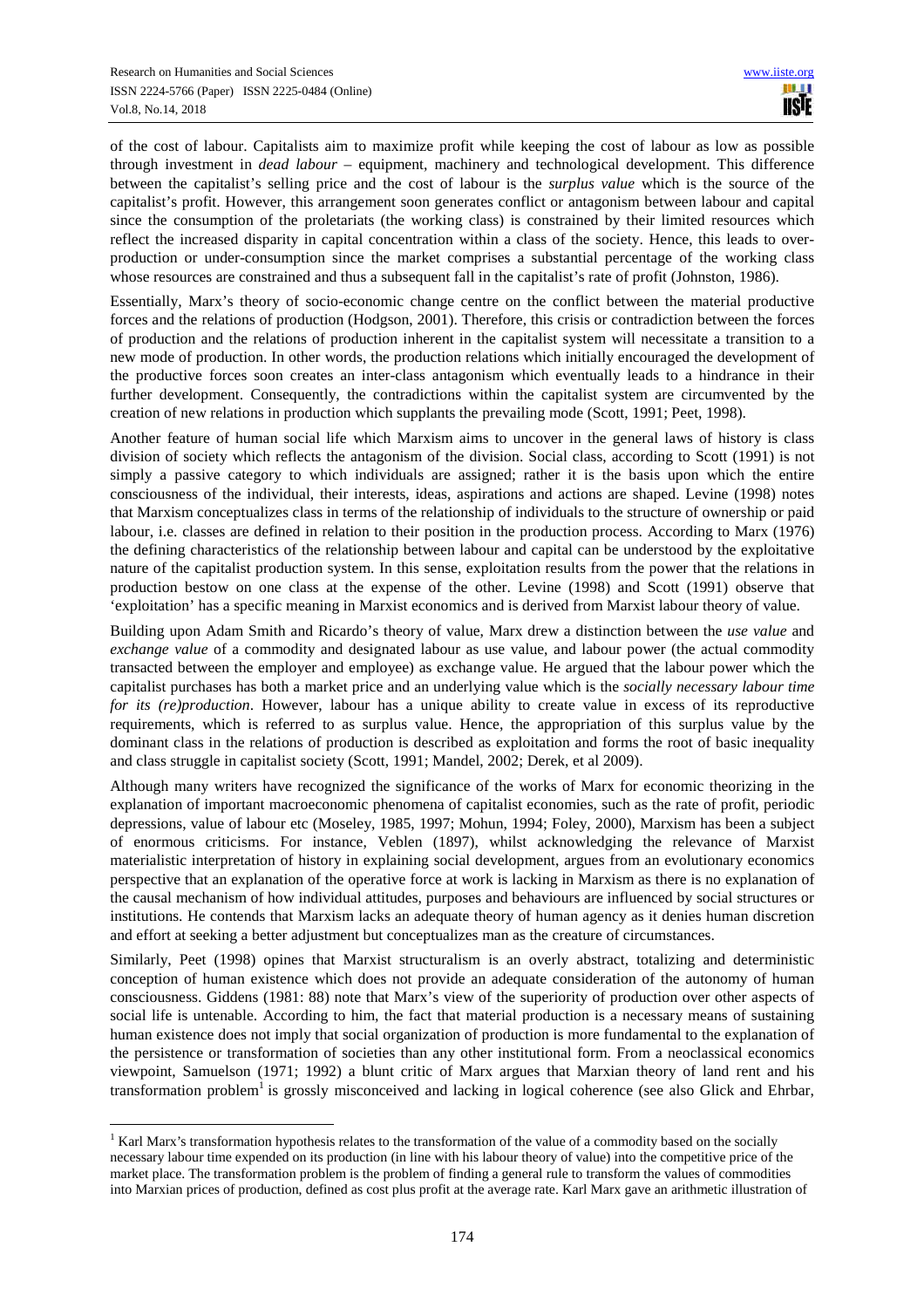1987). Blaug (1990) further argues that Marx's theory does not provide definite predictions which follow as logical deductions from the empirical premises of the theory. He maintains that most of Marx's conclusions do not only follow logically from his premises, but also have been contradicted by empirical evidence.

One distinct criticism of structuralist approach and by extension Marxism is offered by Hodgson (1999). According to him, structuralism fails to acknowledge the role of a special type of social structure, i.e. institution and its influence on agents' action and intentions. Hodgson (2006) argues that institutions are the kind of structures that matter most in the social realm as they make up the substance of social life. Hodgson (2004) further notes that institutions unlike social structures do not only enable and constrain agents' intention and action but can also condition and shape such intentions and actions.

## **4. Institutionalism**

An assessment of the history of economic thought reveals widespread attempts at incorporating issues bordering on institutions within the economics discipline. The most apparent example is that of the American institutionalist tradition of Veblen, Mitchell, Commons and Ayres. However, prior to that, institution had been an important element of political economy. Rutherford (1994a) posits that institutional analyses of various kinds are evident in the earlier works of classical economists such as Adam Smith and J. S. Mill; members of the English, German and American historical schools; members of the Austrian school such as Menger, von Weiser and Hayek.

Nevertheless, Thorstein Veblen is arguably the pioneer of the field of knowledge that has come to be known as institutional economics. Langlois (1989) notes Veblen's early methodological writings are perhaps the major source of the old institutional economics (OIE) tradition. Prior to 1918, institutional economics was not a distinct school of economic thought, although Veblen's works had attained popularity in America by that time (Hodgson, 2004). However, the term, 'institutional economics' was not brought to the public attention of the economics discipline until 1919 by Walton Hamilton in an American Economic Association conference paper (Rutherford, 2001).

Thus, institutionalism became a significant element in American economics and reached its peak in the interwar period; it however suffered from decline and fragmentation leading to its estrangement from the mainstream of economics (Foster, 1991; Hodgson 2004). Foster (ibid) notes that contrary to impressions gained in some historical accounts of economic thought, institutional economics was indeed the principal and dominant school of economic thought during this period and was widely taught and exerted a strong influence on policy. However, it was displaced and supplanted by the neoclassical economics school following the Second World War by the latter's resolute and vigourous aspirations for economists to be regarded as scientists and thus the rejection of the normative priorities of the institutional economics tradition in favour of the positivism of mathematical logic represented in neoclassicism.

According to Hodgson (1998, 2004) OIE was relegated due to the profound methodological shift in social science from an institutional economics approach that emphasizes analytical description or explanation and a holistic and evolutionary view of the economy in favour of a neoclassical approach that stresses mathematical formalism, prediction and scientific generalization about empirical regularities. Hence, Hodgson (ibid) notes that behaviorist psychology and positivist philosophy displaced the instinct psychology and pragmatist philosophy upon which early institutionalism had been built. Consequently, in comparison, institutionalism was regarded as technically less rigorous and thereby inferior.

However, over the years, another strand of institutionalism known as the new institutional economics (NIE) has developed, not via a re-emergence of traditional institutionalism but mainly from within the neoclassical economics tradition (Hodgson, 1989). Hence, NIE mirrors some of the provisions of the neoclassical school but essentially differentiated from it on some vital theoretical aspects. Rutherford (1989) observes that NIE adopts a purely individualistic approach in line with neoclassicism and one which emphasizes invisible-hand process. Hodgson (2004) also notes NIE places emphasis on the survival of specific institutional forms because they lower transaction costs relative to their alternatives. According to Coase (1984: 230), the distinguishing feature of the NIE School is its use of standard economic theory to analyze the working of institutions and to discover the part they play in the operations of the economy. Thus, Nee (2005) points out that NIE has sought to differentiate itself from OIE by adapting, rather than rejecting, as did the latter, neoclassical economic theory.

 $\overline{a}$ 

the transformation process in volume III of *Capital* (see Seton, 1957).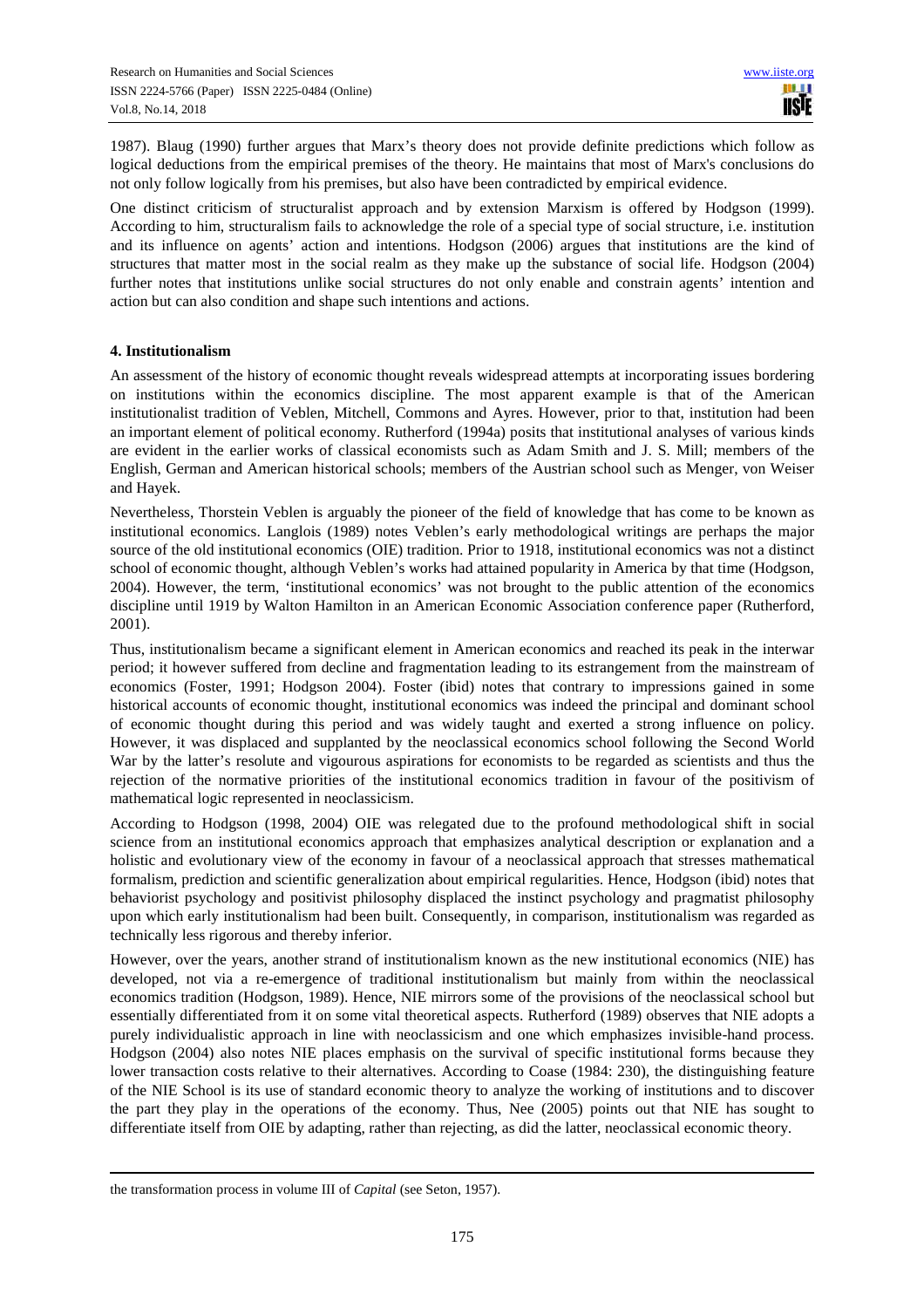Yet, the OIE tradition represents a rich, albeit diverse and disparate school of economic thought which emerged largely out of a critique of mainstream orthodox assumptions. The conventional view is that the two principal publications that lent foundation to the OIE school were Veblen's "*The Theory of the Leisure Class"* and Commons' "*A Sociological View of Sovereignty"* (Samuels, 1998). In the evaluation of institutionalism, OIE can be broadly classified into a Veblen-Ayres and a Commons branch. While both Ayres and Commons derived much of their inspiration from John Dewey, Ayres applied these ideas to a Veblenian tradition whereas Commons developed a rather diverse conceptualization of these ideas in relation to his personal ideas (Hodgson, 2004). Veblen's writings borders on issues such as capitalism, imperialism, foreign policy, business cycle, economic growth and development and, evolutionary theory (Hodgson, 2004).

On the other hand, Commons' interest on issues that borders on law and organizations, labour, importance of property rights, the system of courts, the evolution of common law and the determination of statute law in comparison to the other major writers in the American institutionalist tradition is unrivaled (Rutherford, 1994a; Hodgson, 2004). Commons, like other institutionalists was concerned about orthodox economics failure to incorporate institutions into its theory and attributed this failure to the latter's presumption of harmony of interest on the part of individuals instead of conflict of interest which follows necessarily from the pervasiveness of scarcity. He argues that orthodox theory fails to bring out the need for institutionalized rules to constrain individual behaviour, create order, certainty and security of expectation.

Commons (1893) emphasized the importance of law and property rights in affecting both production and distribution and explicitly challenged the tendency among orthodox economists to take the laws of private property for granted with an assumption that they are fixed and immutable. He argues that property laws are changeable and its evolution is often an outcome of long-term historical processes (Chase, 1986). The unit of analysis in Commons' writing is the *transaction*, which according to him is the ultimate unit of economic activity (Commons, 1931). According to Rutherford (1983, 1994b), Commons' ideas are built around the basic concepts of transactions, working rules and going concerns with his idea of transaction focusing on the various legal relationships arising in economic transactions. Hence, from Commons works on transactions, property rights and organizations, writers have argued there are close links with the NIE School and even suggested that Williamsons' (1975, 1985, 1990) idea of transaction costs and economics of organization developed from Common's ideas on transaction as the major unit of economic analysis (see Rutherford, 1994a; Dugger, 1983, 1996 and Williamson, 1996: 152).

A basic strength of the OIE School which may not be contested is that it provides the foundation for highlighting the importance of institutions in human interaction and as key elements of any economy. As Hodgson (2004) argues, OIE emphasizes the importance of institution in economic life and attempts to understand their role and their evolution. Thus, a common theme in the OIE tradition is the concept of the institutionalized individual. This notion is projected by the idea that the individual is not given but is reconstituted by the institution. In other words, individuals are affected by their institutional and cultural situations and the former do not simply create institutions intentionally or unintentionally, but are rather born into existing institutions and institutions in turn influence the motivations and preferences of the individual. Hence institutions in the context of the OIE School are a social structure which shapes the very preference, purpose, behaviour and disposition of the individual. This view has been described by Hodgson (2003, 2004) as "reconstitutive downward causation".

Thus, institution is the centrepiece of analysis in the OIE thesis. However, it is difficult to ascribe a precise definition to institution in the OIE thesis particularly due to the quite dramatic differences between the methodologies and theoretical directions of its founders (Rutherford, 2000). Notwithstanding, Hodgson (2006) defines institutions as the systems of established and prevalent social rules that structure social interactions.

In providing the causal and evolutionary explanation for how individual disposition conform to social rules and are reconstituted by the institution, Veblen (1914) made recourse to the psychology of human motivation and the social mechanism of the creation and reproduction of roles. This argument is based on the instinct-habit psychology of human. Instincts, according to Hodgson (2004) are inherited behavioural dispositions that when triggered give rise to reflexes, urges or emotions which are directed to some objective end, while habits are the means by which the pursuit of these ends could be adapted in particular circumstances.

The habit-driven capacity to reflect and reason upon particular situations gives rise to new behaviours and new habits. In turn, the capacity to form new habits aided by both instincts and reason falls into conventional lines, acquires the consistency of custom and prescription and hence takes up an institutional character and form. Institutional adaptation and behavioural norms are then stored in individual habits and passed on to succeeding generations by education, imitation or socialization. Hence, habits or habits of thought are essential to cognition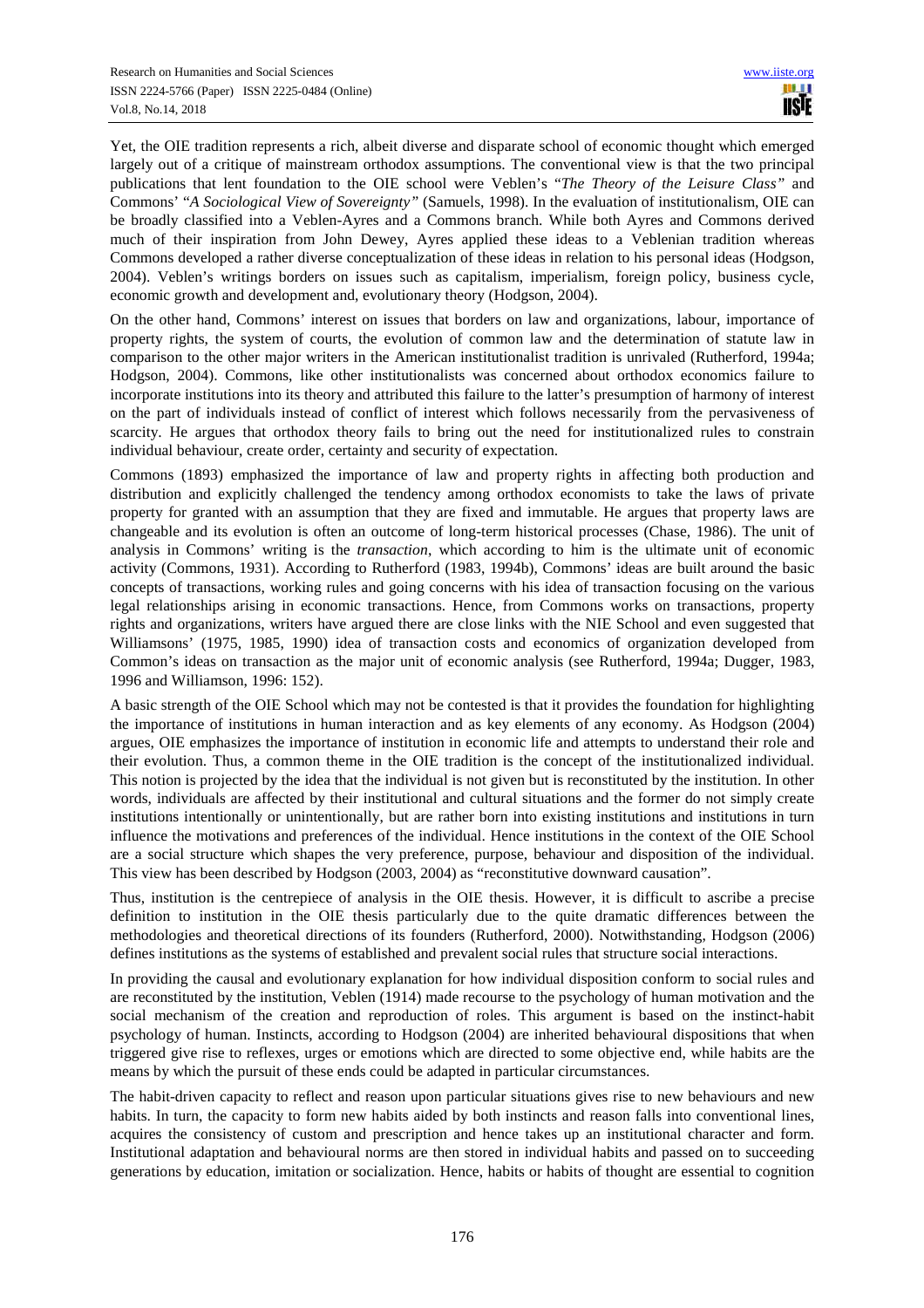and provides the mechanism through which individual are able to perceive and understand the world and also a mechanism through which institutional norms and conventions are pressed upon the individual (Hodgson, ibid).

Thus, a major thesis in the OIE tradition is methodological collectivism or holism, i.e. the explanation of individual behaviour, action or intention in terms of social, structural or institutional phenomena. Therefore, in contrast to the NIE emphasis on methodological individualism, the OIE is replete with arguments indicating social forces or phenomena that are not a consequence of individualistic behaviour or that are not adequately linked to mechanisms involving individual decision making (Rutherford, ibid). As Langlois (1989) contends, the OIE view of methodological holism is established from the observation that individuals do not live in isolation but are influenced by the society in which they live.

However, the OIE School does not embody a single, well-defined body of thought or programme of research and has witnessed enormous criticisms. A widespread and prominent criticism especially from within the NIE camp is the former's lack of theory and overly descriptive methodology. According to Coase (1984) OIE is not theoretical but anti-theoretical. Coase's (ibid: 230) dismissive criticism of the OIE tradition is articulated in his statement:

*"Without a theory, they had nothing to pass on except a mass of descriptive material waiting for a theory, or a fire".* 

Coase (ibid) reiterates that the distinguishing feature of the NIE School is that they do not only speak about institutions but also employ standard economic theory to analyze the working of these institutions and to discover their influence on the operations of the economy. Similarly, Williamson (1998a) maintains that the difference between the older style institutionalism and the NIE School is that while the former was content with critique of orthodoxy and simple description, the latter affirms that institutions are susceptible to analysis. This emphasis on description and failure to advance a positive research agenda, he observed, led to the collapse of the OIE School.

Rutherford (2000) points out that OIE often appears incoherent, and a little more than a set of individual research programmes with nothing in common other than a questioning of more orthodox theory and method and a dissent from the latter. Thus, while the importance of institution in human interaction is not contentious as well as the lofty position of the OIE School in furnishing our knowledge of the significance of institution, the OIE School does not provide any concise and corroborative methodological or analytical approach for the empirical assessment of its research agenda.

## **5. Conclusion**

In the history of the development of modern economic thought, three key schools are identifiable – neoclassicism, structuralism with its prominent Marxist variant and, institutionalism. These traditions of economic thought are also closely related to the four broad philosophical approaches to economic theorizing that are often employed within the social science and humanities, that is, empiricism, positivism, humanism and structuralism.

Without doubt, neoclassical economics represents the most dominant of these key schools of economic thought. Neoclassical economics is strongly grounded on positivist philosophy and places emphasis on empirical evidence, objective, descriptive and scientific methodological approach to solving a variety of practical and theoretical problems. This methodological approach is encapsulated in the neoclassicist hypothetico-deductive mode of enquiry which comprises a logical structure of arguments whereby statements about a phenomenon whose explanation is sought is deduced by deductive logic from a combination of a minimum of one universal law and a statement of relevant initial or boundary conditions (Hempel and Oppenheim, 1948).

However, criticisms of the neoclassical economics school's overdependence on formalism and mathematical modelling in part led to the rebirth, development and survival of rival and distinct schools of economic thought. One of such schools – Marxism, credited to the extensive  $19<sup>th</sup>$  century writings of Karl Marx, is a socioeconomic and socio-political view that borders on a materialistic conception of history. It is founded on four distinct and notable themes, that is, historical materialism, the mode of production, the theory of class or class conflict and the labour theory of value (Scott, 1991).

Marxism is a structuralist approach to economic theorizing which presents observed phenomena as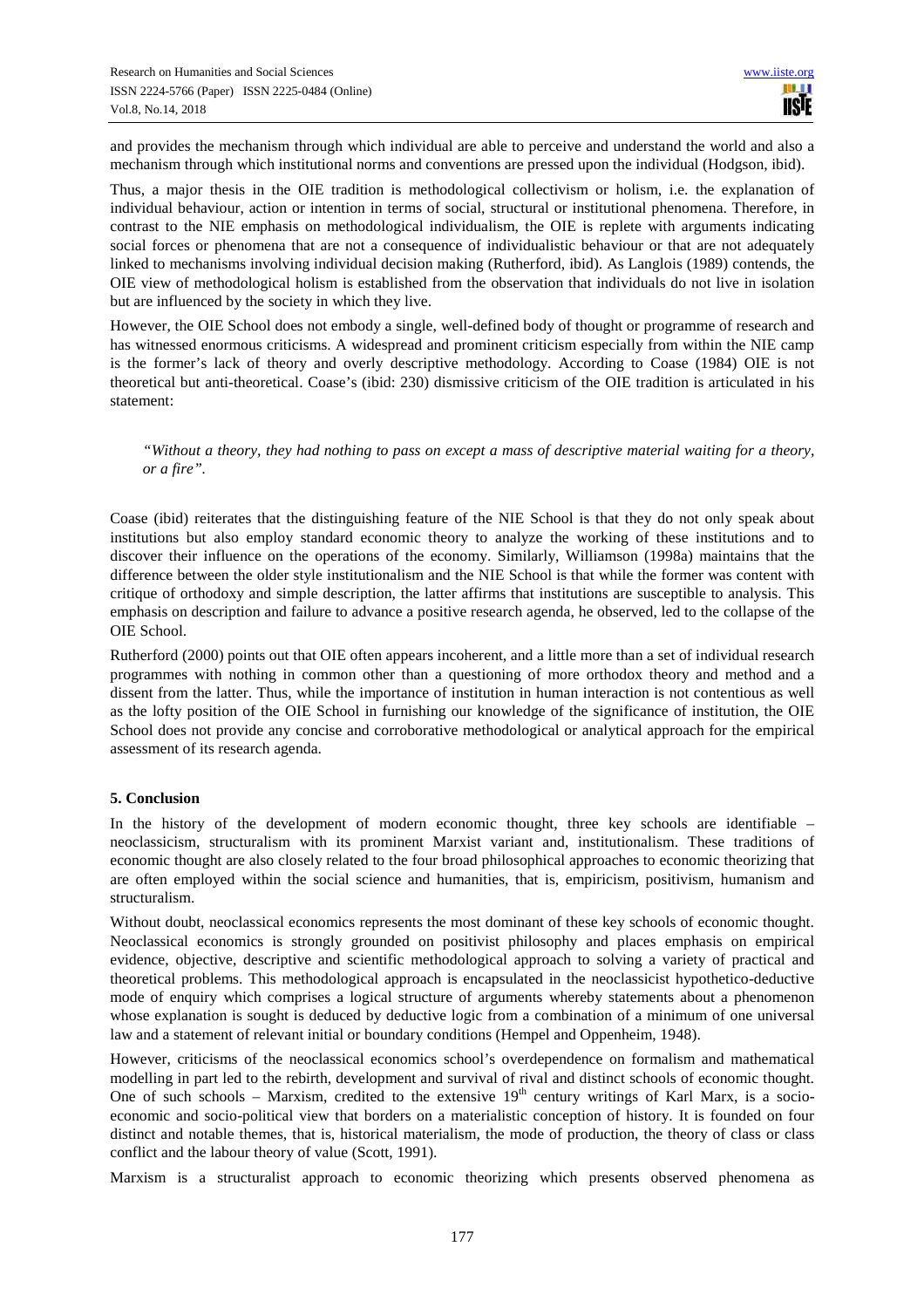representations of underlying social structures whose base lies in the material conditions of existence and wherein the future is fashioned by past events according to specific laws of evolution (Johnston, 1986). Marx drew substantial inspiration from Hegel (1770-1831) and applied the latter's principle of dialectic to study the *mode of production* and understand the conflicting elements at work in the thesis, antithesis and eventual synthesis of the structure of capitalism.

Essentially, Marxism focuses on the conflict between the material forces of production particularly *labour power* and the distribution of ownership over the productive forces between different classes in the society. Therefore, central to Marxism is the analysis of the critical role of the economic structure of capitalist society and the contradictions inherent in it which constitutes the determinants of human consciousness and being. However, a distinct criticism of Marxism is the failure to adequately incorporate the role of institutions – a special type of social structure in its analysis.

Institutionalism or OIE represents a rich, albeit diverse and disparate school of economic thought which emerged largely out of a critique of mainstream orthodox assumptions. It refers to the tradition of economics closely associated with Thorstein Veblen, John R. Commons, Wesley Mitchell, and Clarence Ayres. While the OIE School does not embody a single, well-defined body of thought or programme of research, a major idea in the OIE tradition is methodological collectivism or holism. That is, the explanation of individual behaviour, action or intention in terms of social, structural or institutional phenomena (Rutherford, 1994). Langlois (1989) notes the OIE view of methodological holism is established from the observation that individuals do not live in isolation but are influenced by the society in which they live. Essentially, the School emphasizes analytical description or explanation of economic phenomena and takes a holistic and evolutionary view of economic issues (Rutherford, 2000, 2001; Hodgson, 2004a). While, a basic strength of the OIE School is that it provides the groundwork for highlighting the importance of institutions in human interaction and exchange, failure to advance a concise theoretical agenda and overly descriptive methodology are its major drawback. Thus, over the years, a younger school of institutionalism, that is, the NIE School has emerged from within the neoclassical economics tradition largely out of a critique of the atheoretical approach of the OIE School. In contrast to the latter, NIE employs standard economic theory to analyze the working of institutions and to discover the part they play in the operations of the economy.

Each of these schools of thought has their particular provisions, assumptions, philosophical underpinnings and limitations. Nevertheless, these traditions of economic thought have collectively enriched the study, prediction, analysis, explanation and scientific generalization about empirical regularities and economic phenomena. While each one may be more suitably applied in different contexts or particular circumstance, it is argued that approaches that emphasize social structures are as important as those that stress their economic equivalents in the study of human interaction and exchange. That is, for a holistic study and analysis of economic phenomena, the spatial, temporal and sectoral variations in human interaction and exchange dictates that approaches that emphasizes social character to the exclusion of the economic or vice versa might not be appropriate.

## **References**

- Agboola, A. O. (2015); "Neoclassical economics and new institutional economics: an assessment of their methodological implication for property market analysis", Property Management, Vol. 33 No. 5, 2015 pp. 412-429.
- Benton, T. and Craib, I. (2011); "Philosophy of Social Science: The Philosophical Foundations of Social Thought", Second Edition, Palgrave Macmillan, UK, US.
- Bhaskar, R. (1975); "A Realist Theory of Science", Leeds: Leeds Books.
- Bhaskar, R. (1979); "The Possibility of Naturalism: A Philosophic Critique of the Contemporary Human Sciences", Brighton: Harvester.
- Blaug, M. (1990); "A Methodological Appraisal of Marxian Economics" in Blaug, M. (ed.), Economic Theories: True or False? Brookfield VT: Edward Elgar Publishing.
- Blaug, M. (1992); "The Methodology of Economics or How Economists Explain", 2<sup>nd</sup> edition, Cambridge University Press.
- Boland, L. A. (1979); "A Critique of Friedman's Critics", Journal of Economic Literature, Vol. 17, No. 2, pp 503-522.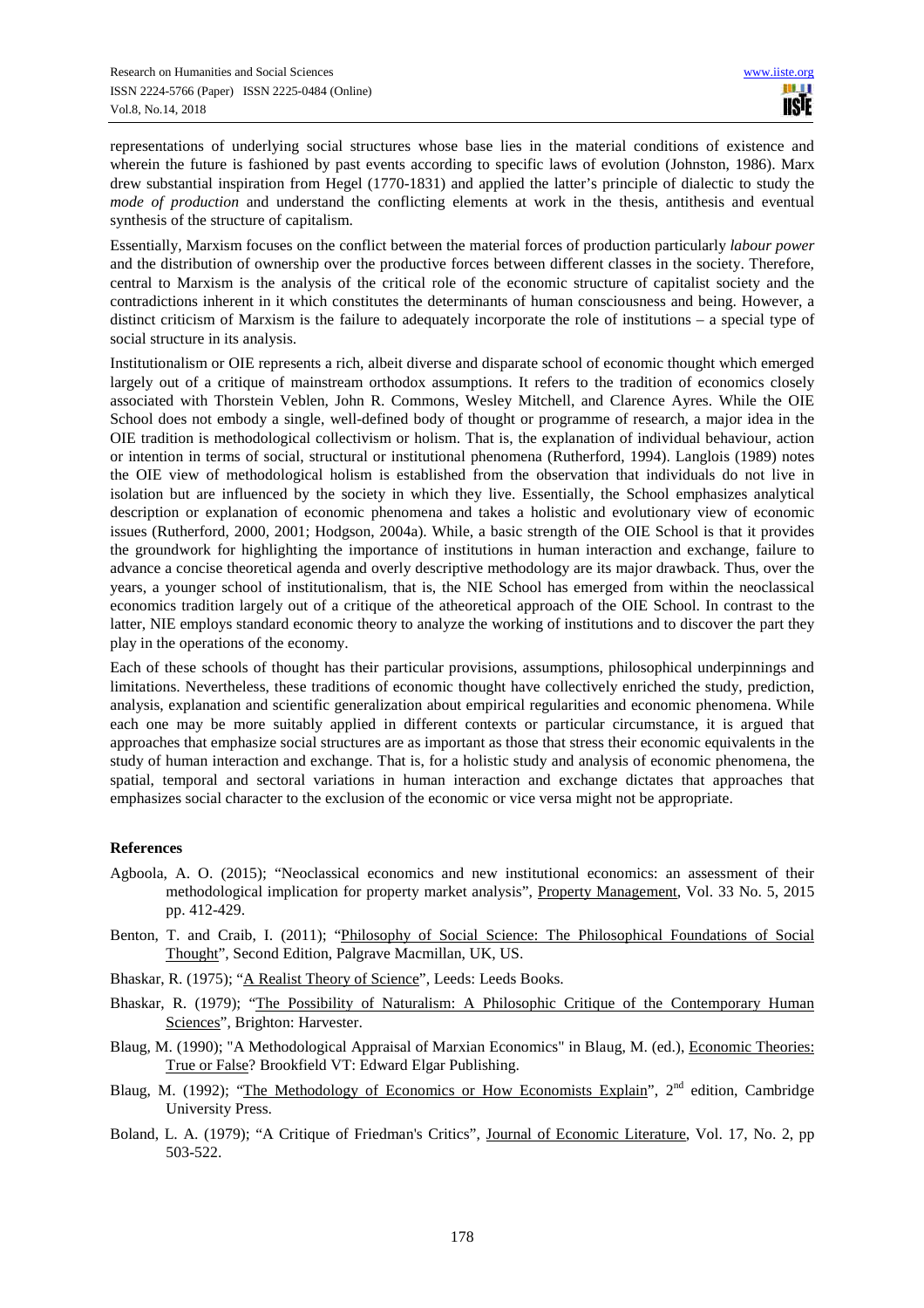- Burris, V. (1987); "The Neo-Marxist Synthesis of Marx and Weber on Class", in N. Wiley (ed.), The Marx-Weber Debate, Newbury Park, CA: Sage Publications.
- Caldwell, B. J. (1980); "A Critique of Friedman's Methodological Instrumentalism", Southern Economic Journal, Vol. 47, No. 2, pp. 366-374.
- Caldwell, B. J. (1982); "Beyond Positivism: Economic Methodology in the Twentieth Century", London: Allen and Unwin.
- Chase, J. D. (1986); "J. R. Commons and the Democratic State", Journal of Economic Issues, Vol. 20, pp 759- 784.
- Coase, R. H. (1984); "The New Institutional Economics", Journal of Institutional and Theoretical Economics, 140, pp 229–231.
- Commons, J. R. (1893); "The Distribution of Wealth", reprinted New York: Augustus, M. Kelly 1963.
- Commons, J. R. (1899-1900); "A Sociological View of Sovereignty", Reprint, New York: Augustus M. Kelley, 1967.
- Commons, J. R. (1931); "Institutional Economics", American Economic Review, Vol. 21, pp 648-657.
- Derek, G., Johnston, R., Pratt, G., Watts, M. J. and Whatmore, S. (2009); "The Dictionary of Human Geography",  $5<sup>th</sup>$  edition, Wiley Blackwell Publication, UK.
- Dow, S. C. (1997); "Mainstream Economic Methodology", Cambridge Journal of Economics, Vol. 21, pp 73-93.
- Dugger, W. M. (1979); "The Reform Method of John R. Commons", Journal of Economic Issues, Vol. 8, No. 2, pp 369-390.
- Dugger, W. M. (1983); "The Transaction Cost Analysis of Oliver E. Williamsons: A New Synthesis?", Journal of Economic Issues, Vol. 17, No. 1, pp 95-114.
- Dugger, W. M. (1996); "Sovereignty in Transaction Cost Economics: John R. Commons and Oliver E. Williamsons", Journal of Economic Issues, Vol. 30, No. 2, pp 427-432.
- Finlayson, A. C., Lyson, T. A., Pleasant, A., Schafft. K. A. and Torres, R. J. (2005); "The Invisible Hand: Neoclassical Economics and the Ordering of Society", Critical Sociology, Vol. 31, No. 4, pp 515-536.
- Fleetwood, S. (1999); "Critical Realism in Economics: Development and Debate", London: Routledge.
- Friedman, M. (1953); "The Methodology of Positive Economics" in Friedman, M., Essays in Positive Economics", pp 3-43, Chicago: University of Chicago Press.
- Friedman, M. (1994);"The Methodology of Positive Economics", in Hausman D. M. (ed.) The Philosophy of Economics: An Anthology, 2<sup>nd</sup> edition, Cambridge: Cambridge University Press.
- Foldvary, F. E. (1996); "Comparative Economic Theory", in Foldvary, F. E. (ed.) Beyond Neoclassical Economics: Heterodox Approaches to Economic Theory, Edward Elgar Publishing, UK, USA.
- Foley, D. K. (2000); "Recent Developments in the Labor Theory of Value", Review of Radical Political Economics, Vol. 32, No. 1, pp 1-39.
- Foster, J. (1991); "The Institutionalist (Evolutionary) School", in Mair D. and Miller, A. G. (eds.) A Modern Guide to Economic Thought: An Introduction to Comparative Schools of Thought in Economics, UK, USA: Edward Elgar.
- Gemes, K. (1990); Horwich, Hempel, and Hypothetico-Deductivism", Philosophy of Science, Vol. 57, No. 4, pp. 699-702.
- Giddens, A. (1976); "New Rules of Sociological Method", London: Hutchinson.
- Giddens, A. (1979); "Central Problems in Social Theory: Action, Structure and Contradiction in Social Analysis", Berkeley: University of California Press.
- Giddens, A. (1981); "A Contemporary Critique of Historical Materialism", Berkeley: University of California Press.
- Glick, M. and Ehrbar, H. (1987); "The Transformation Problem: An Obituary", Australian Economic Papers, Vol. 26, No. 49, pp 294-317.
- Glymour, C. (1980); "Hypothetico-Deductivism Is Hopeless", Philosophy of Science, Vol. 47, No. 2, pp. 322- 325.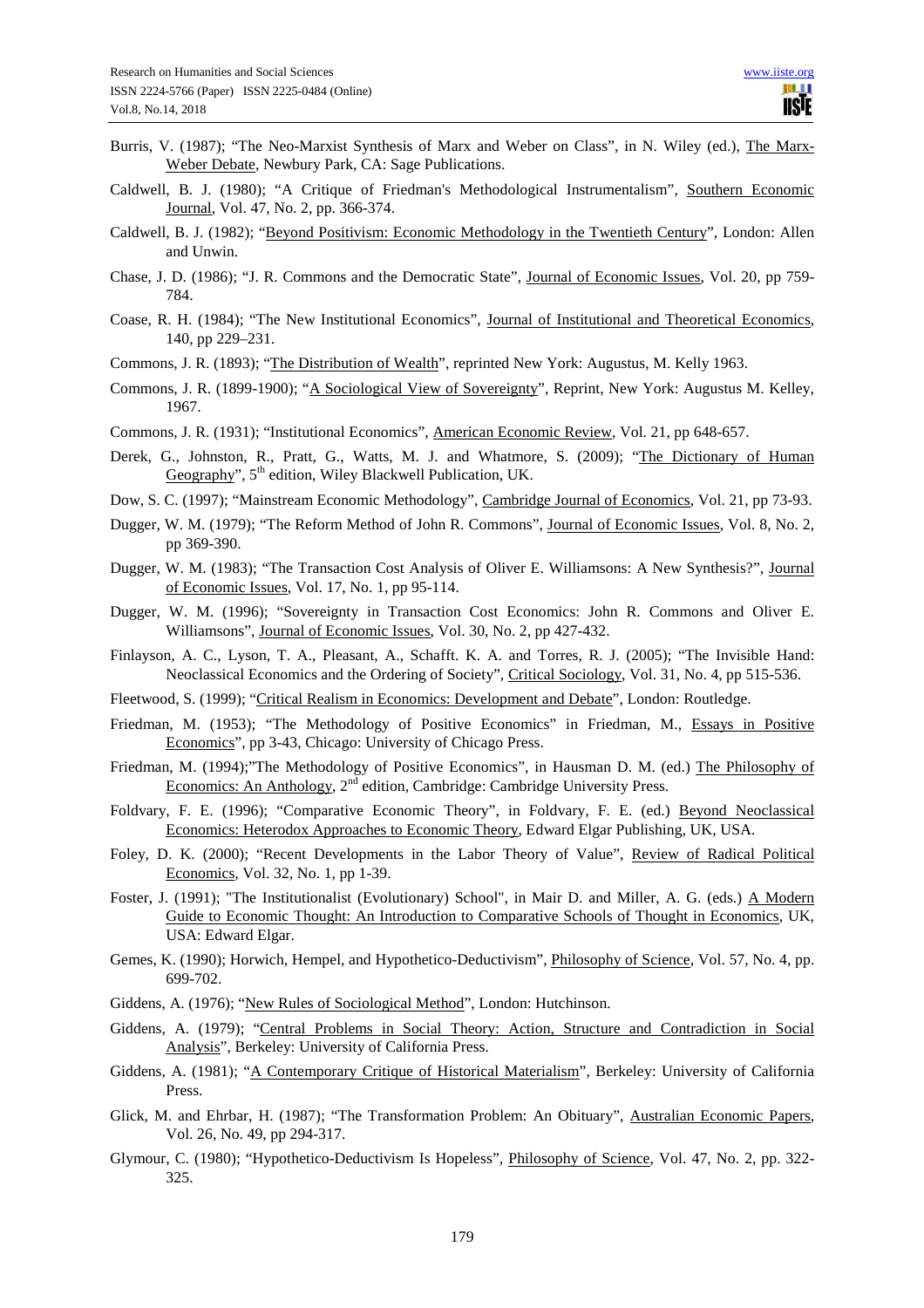- Gorski, P. S. (2004); "The Poverty of Deductivism: A Constructive Realist Model of Sociological Explanation", Sociological Methodology, Vol. 34, No. 1, pp 1-33.
- Gowdy, J. M. (2009); "Economics Interactions with other Disciplines", Oxford: Eolss Publishing Ltd.
- Haila, Y. (1982); "Hypothetico-Deductivism and the Competition Controversy in Ecology", Annales Zoologici Fennici, Vol. 19, pp 255-263.
- Hausman, D. M. (1985); "Is Falsificationism Unpractised or Unpractisable?", Philosophy of Science, Vol. 15, pp 313-319.
- Hausman, D. M. (1988); "An Appraisal of Popperian Methodology", in de Marchi, N. (ed.), The Popperian Legacy in Economics, pp 65-85, Cambridge: Cambridge University Press,
- Hausman, D. M. (2003); "Philosophy of Economics", The Stanford Encyclopedia of Philosophy, in Zalta E. N. (ed.), http://plato.stanford.edu/archives/win2003/entries/economics/.
- Hempel, C. G., and Oppenheim, P. (1948); "Studies in the Logic of Explanation", Philosophy of Science, Vol. 15, No. 2, pp. 135-175.
- Hodgson, G. M. (1989); "Institutional Economic Theory: The Old versus the New", Review of Political Economy, Vol. 1, No. 3, pp 249-269.
- Hodgson, G. M. (1992); "The Reconstruction of Economics: Is there still a Place for Neoclassical Theory?" Journal of Economic Issues, Vol. 26, No. 3, pp 749-767.
- Hodgson, G. M. (1998); "The Approach of Institutional Economics", Journal of Economic Literature, Vol. 36, No. 1, pp. 166-192.
- Hodgson, G. M. (1999); "Structures and Institutions: Reflections on Institutionalism, Structuration Theory and Critical Realism", Unpublished Mimeo, University of Hertfordshire.
- Hodgson, G. M. (2001); "How Economics Forgot History: The Problem of Historical Specificity in Social Science", Routledge, London, New York, NY 10001.
- Hodgson, G. M. (2003); "The Hidden Persuaders: Institutions and Individuals in Economic Theory", Cambridge Journal of Economics, Vol. 27, No. 2, pp 159-175.
- Hodgson, G. M. (2004); "The Evolution of Institutional Economics: Agency, Structure and Darwinism in American Institutionalism", New York, London: Routledge.
- Hodgson, G. M. (2006); "What are Institutions", Journal of Economic Issues, Vol. 40, No. 1, pp 1-25.
- Holt-Jensen, A. (1988); "Geography: History and Concepts", 2<sup>nd</sup> edition, Paul Chapman Publishing Ltd., London.
- Hooker, C. A. (1975); "Philosophy and Meta-Philosophy of Science: Empiricism, Popperianism and Realism", Synthese, Vol. 32, pp 177-231.
- Hoover, K. D. (1995); "Why Does Methodology Matter for Economics?", The Economic Journal, Vol. 105, No. 430, pp. 715-734.
- Johnston, R. J. (1986); "Philosophy and Human Geography: An Introduction to Contemporary Approaches", 2<sup>nd</sup> edition, Edward Arnold Publishers, London.
- Johnston, R. J. (1997); "Geography and Geographers: Anglo-American Human Geography since 1945", fifth edition, New York: John Wiley & Sons, Inc.
- Kaldor, N. (1972); "The Irrelevance of Equilibrium Economics", The Economic Journal, Vol. 82, No. 328, pp 1237-1255.
- Katouzian, H. (1980); "Ideology and Methods in Economics" The Macmillan Press Ltd, UK.
- Langlois, R. N. (1989); What was wrong with the Old Institutional Economics (And what is still wrong with the New)?, Review of Political Economy, Vol. 1, No. 3, pp 270-298.
- Lawson, T. (1995); "A Realist Perspective on Contemporary Economic Theory", Journal of Economic Issues, Vol. 29, No. 1, pp 1-32.
- Lawson, T. (1997); "Economics and Reality", London, USA: Routledge.
- Levine, R. F. (1998); "Social Class and Stratification: Classic Statements and Theoretical Debates", USA, UK: Rowman and Littlefield Publishers Inc.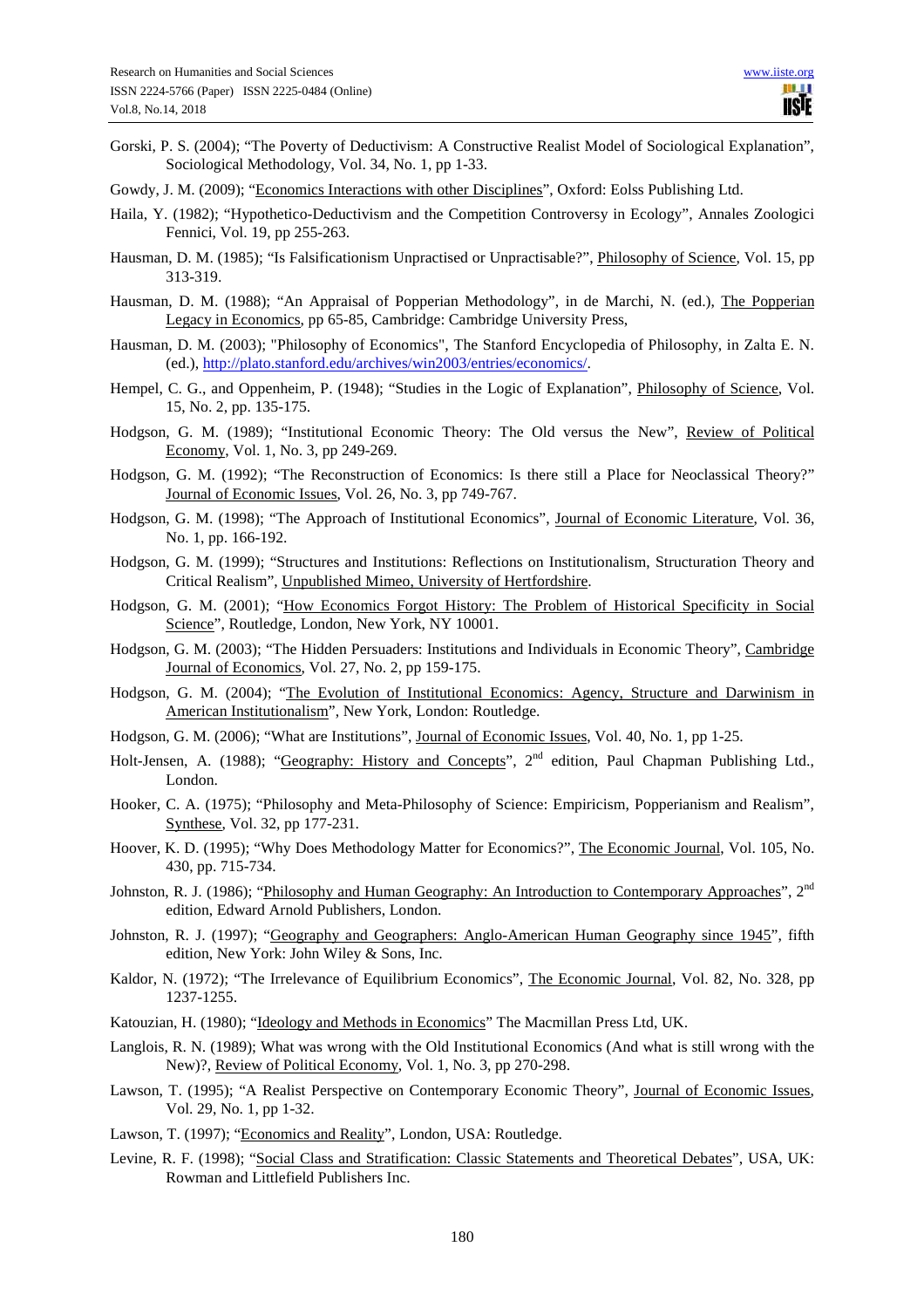- Mäki, U. (1990); "Mengerian Economics in Realist Perspective", History of Political Economy, Vol. 22, pp 289- 310.
- Mandel, E. (2002); "An Introduction to Marxist Economic Theory", Australia: Resistance Books.
- Marx, K. (1976); "Capital: A Critique of Political Economy", Vol. I, II & III, Harmondsworth, Penguin.
- McCloskey, D. N. (1983); "The Rhetoric of Economics," Journal of Economic Literature, Vol. 21, pp 481-517.
- McCloskey, D. N. (1994); "Truth and Persuasion in Economics", Cambridge: Cambridge University Press.
- Meyers, R. G. (2006); "Understanding Empiricism", Acumen Publishing Limited, East Street, Chesham.
- Mohun, S. (1994); "A Re(in)statement of the Labour Theory of Value", Cambridge Journal of Economics, Vol. 18, No. 4, pp 391-412.
- Moseley, F. (1985); "The Rate of Surplus Value in the Postwar U.S. Economy: A Critique of Weisskopf's Estimates," Cambridge Journal of Economics, Vol. 9, pp 180-89.
- Moseley, F. (1997); "Marx's Economic Theory: True or false? A Marxian Response to Blaug's Appraisal", Paper Presented at the 25th Encontro Nacional de Economia of ANPEC, December 11, 1997, Recife Brazil.
- Nee, V. (2005); "The New Institutionalism in Economics and Sociology", In: Smelser, N. Swedberg, R. (eds.) The Handbook of Economic Sociology, 2nd edition, Princeton University Press, pp 49–74.
- Park, S. J. (2004); "Hypothetico-Deductivism is Still Hopeless", Erkenntnis, Vol. 60, No. 2, pp 229-234.
- Peet, R. (1998); "Modern Geographical Thought", Oxford, Malden: Blackwell Publishers Ltd.
- Popper, K. (1959); "The Logic of Scientific Discovery", Hutchinson & Co., London.
- Popper, K. (1969); "Conjectures and Refutations: The Growth of Scientific Knowledge", 3rd edition, London: Routledge & Kegan-Paul.
- Popper, K. (1972); "Objective Knowledge: An Evolutionary Approach", London: Oxford University Press.
- Relph, E. C. (1981); "Rational Landscapes and Humanistic Geography", Croom Helm, London.
- Rosenberg, A. (I 992); Economics: Mathematical Politics or Science of Diminishing Returns? Chicago and London: Chicago University Press**.**
- Rotwein, E. (1959); "On the Methodology of Positive Economics", The Quarterly Journal of Economics, Vol. 73, No. 4, pp. 554-575.
- Rutherford, M. (1983); "J. R. Commons' Institutional Economics", Journal of Economic Issues, Vol. 17, No. 3, pp 721-744.
- Rutherford, M. (1989); "What is wrong with the New Institutional Economics (and what is still wrong with the old)?", Review of Political Economy, Vol. 1, No. 3, pp 299-318.
- Rutherford, M. (1994a); Institutions in Economics: The Old and the New Institutionalism, Cambridge: Cambridge University Press.
- Rutherford, M. (1994b); "Commons J. R." in Hodgson, G. M., Samuels, W. J. and Tool, M. R. (eds.) The Elgar Companion to Institutional and Evolutionary Economics, A-J, pp 63-69, Aldershot: Edward Elgar Publishing.
- Rutherford, M. (2000); "Understanding Institutional Economics: 1918-1929", Journal of the History of Economic Thought, Vol. 22, No. 3, pp 277-308.
- Rutherford, M. (2001); "Institutional Economics: Then and Now", Journal of Economic Perspectives, Vol. 15, No. 3, pp 173-194.
- Samuels, W. J. (1988); "Institutional Economics I", Aldershot: Edward Elgar.
- Scott, A. G. (1991); "Marxian and Radical Economics", in Mair D. and Miller, A. G. (eds.) A Modern Guide to Economic Thought: An Introduction to Comparative Schools of Thought in Economics, UK, USA: Edward Elgar.
- Smith, S. (1996); "Positivism and Beyond", in Smith, S., Booth, K. and Zalewski, M. (eds.) International Theory: Positivism and Beyond, pp 11-46, Cambridge University Press, UK.